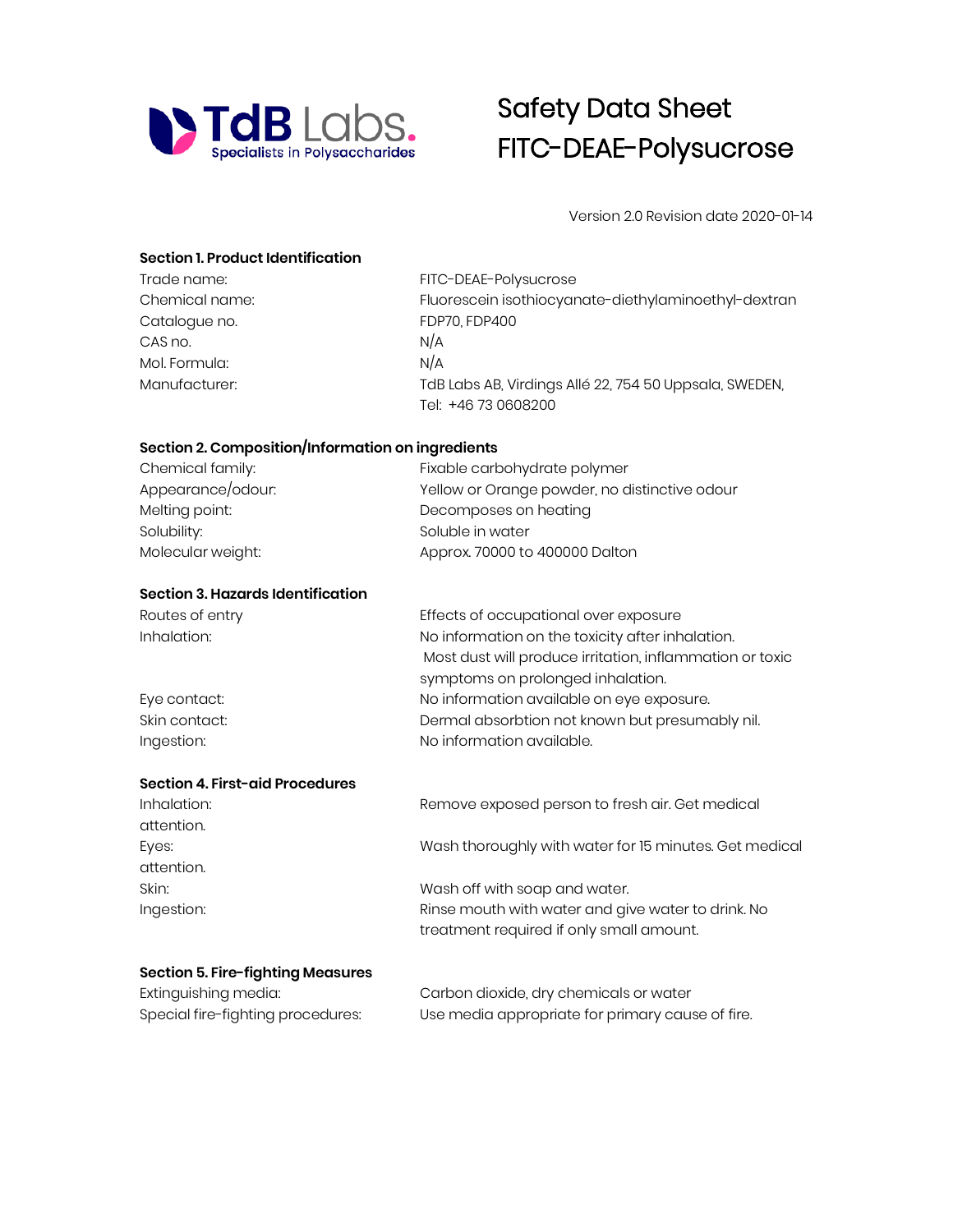

# Safety Data Sheet FITC-DEAE-Polysucrose

#### **Section 6. Accidental Release Measures**

Action in event of spill: Collect material taking precautions to minimize dust. Use wet mop. Place collected material in suitable container for disposal. Flush area with water and drain into sewer. Floor may become slippery.

### **Section 7. Handling and storage**

Precautions to be taken when handling: Protect from dust. Use approved facemask and protective clothes. Wear safety glasses. In case of severe and repeated exposure follow recommendations of local safety officer. Store in tight dark container.

# **Section 8. Exposure Controls/Personal Protection**

| Not established                                                         |
|-------------------------------------------------------------------------|
| Special personal protective equipment: Use suitable protective clothing |
| Use approved face mask.                                                 |
| Use safety goggles.                                                     |
| Use plastic gloves                                                      |
|                                                                         |

#### **Section 9. Physical and Chemical Properties**

| White powder               |
|----------------------------|
| N/A                        |
| N/A                        |
| Decomposes with charring   |
| Approx. 4000-500000 Dalton |
| N/A                        |
| > 50% by weight            |
|                            |

### **Section 10. Stability and Reactivity**

| Stability (normal conditions):    | Stable for more than 6 years when stored dry in well-     |  |
|-----------------------------------|-----------------------------------------------------------|--|
|                                   | sealed containers at ambient temperature.                 |  |
| Conditions to avoid:              | High humidity; high temperatures $($ >60 $^{\circ}$ C $)$ |  |
| Incompatibility:                  | Avoid contact with oxidizing agent (e.g. nitric acid,     |  |
| permanganates).                   |                                                           |  |
| Hazardous decomposition products: | Thermal decomposition may yield oxides of carbon and      |  |
| nitrogen.                         |                                                           |  |

### **Section 11. Toxicological information**

| Toxicity information: | No information available. |
|-----------------------|---------------------------|
| LD50:                 | No information available. |

## **Section 12. Ecological information**

No information available. However, dextran itself is biodegradable.